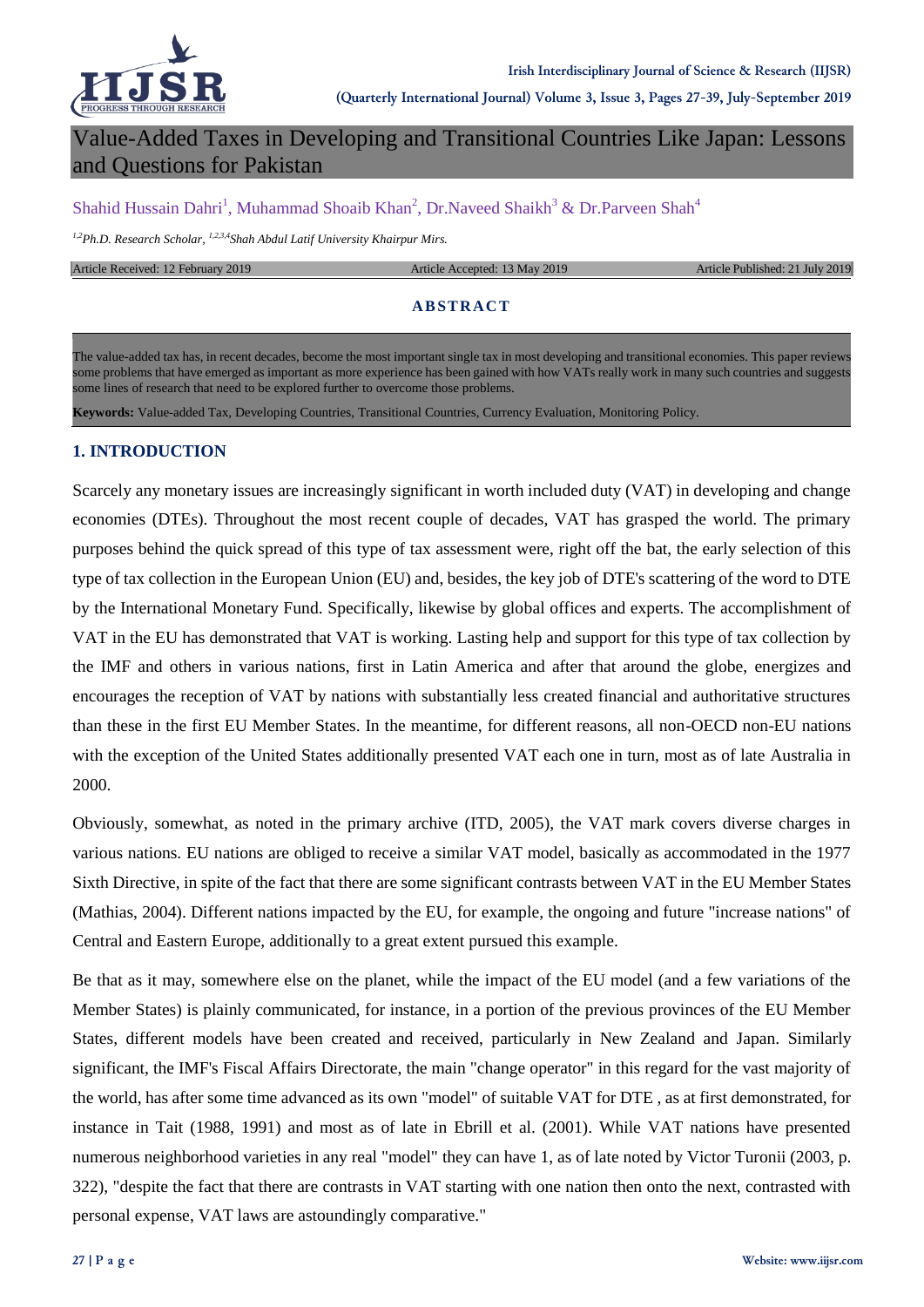

At the point when VAT will be VAT, it is constantly a standout amongst the most significant wellsprings of government income. Truth be told, we are keen on in any case that VAT is plainly a tremendous achievement. He has not just overflowed the world with no uncertainty about general deals charges, yet in numerous DTE he overwhelms the annual assessment as the foundation of national accounts. In such a wide scope of nations, no past monetary development has been acknowledged.

### **2. LESSONS FROM EXPERIENCE**

At the danger of rehashing a portion of the numerous great and reasonable things referenced in the principle record, this area quickly talks about five primary exercises coming from the rich involvement with the presentation and utilization of VAT at DTE. To begin with, and above all, as the data record says, is VAT. Regardless of some ongoing analysis from regarded experts, generally, it stays genuine that if a nation needs or needs a general deals charge, it is a great idea to have VAT. Second, VAT does not generally function admirably in numerous DTEs, for the most part since some are just not prepared for "self-evaluation." Thirdly, what it proposes for a duty configuration is the thing that can be known as the "NOSFA guideline" - nobody answers everybody - in spite of the fact that it might give the idea that few "sums" of VAT might be suitable for various gatherings of nations in comparative conditions. , Fourthly, the principle exercise for the assessment organization, which DTE's experience recommends, the regularly refered to "18 two years" expected to effectively execute VAT extensively disparage the nature and timing of the errand in numerous nations. Numerous DTEs cannot just be "given" as a decent organization of VAT: they need to "develop" themselves and the procedure can take quite a while at times. At last, as duty arrangement is in every case politically identified with considerably more than expense arranging and organization, we should dependably recall that, as Ken Mesere once (1999, p. 342) said in the dialog of the nation's OECD, charge approach ... "It's about tradeoffs, not certainties. "In any event, the eventual fate of VAT in ETS includes a vastly improved comprehension of the basic political component of VAT arrangement and organization.

### *2.1. VAT Works*

Tank works preferred or is better over potential options in many nations, regardless of whether created or DTE. Notwithstanding, some significant VAT issues have been raised in the course of recent years, issues that will without a doubt be additionally investigated in resulting scholastic examinations and which may in the long run impact approach.

Three such issues are quickly examined here: the effect of VAT on income, exchange and the shadow economy.

As the fundamental archive appears, VAT is in no way, shape or form the 'cash machine', which is now and again called. The impact on VAT income in specific settings stays open to elucidation and an inquiry, as some have as of late featured, which scrutinized the capacity of VAT to substitute income from exchange advancement a few

DTE (eg Rajaraman, 2004). While the facts demonstrate that there may without a doubt be a more grounded motivation to keep some portion of universal exchange tax assessment based on income as opposed to ordinarily, this case is not exactly the VAT insufficiencies than the supposed relative wastefulness the organization of VAT contrasted with the fringe charge organization (see additionally area 2.4). On the off chance that VAT can be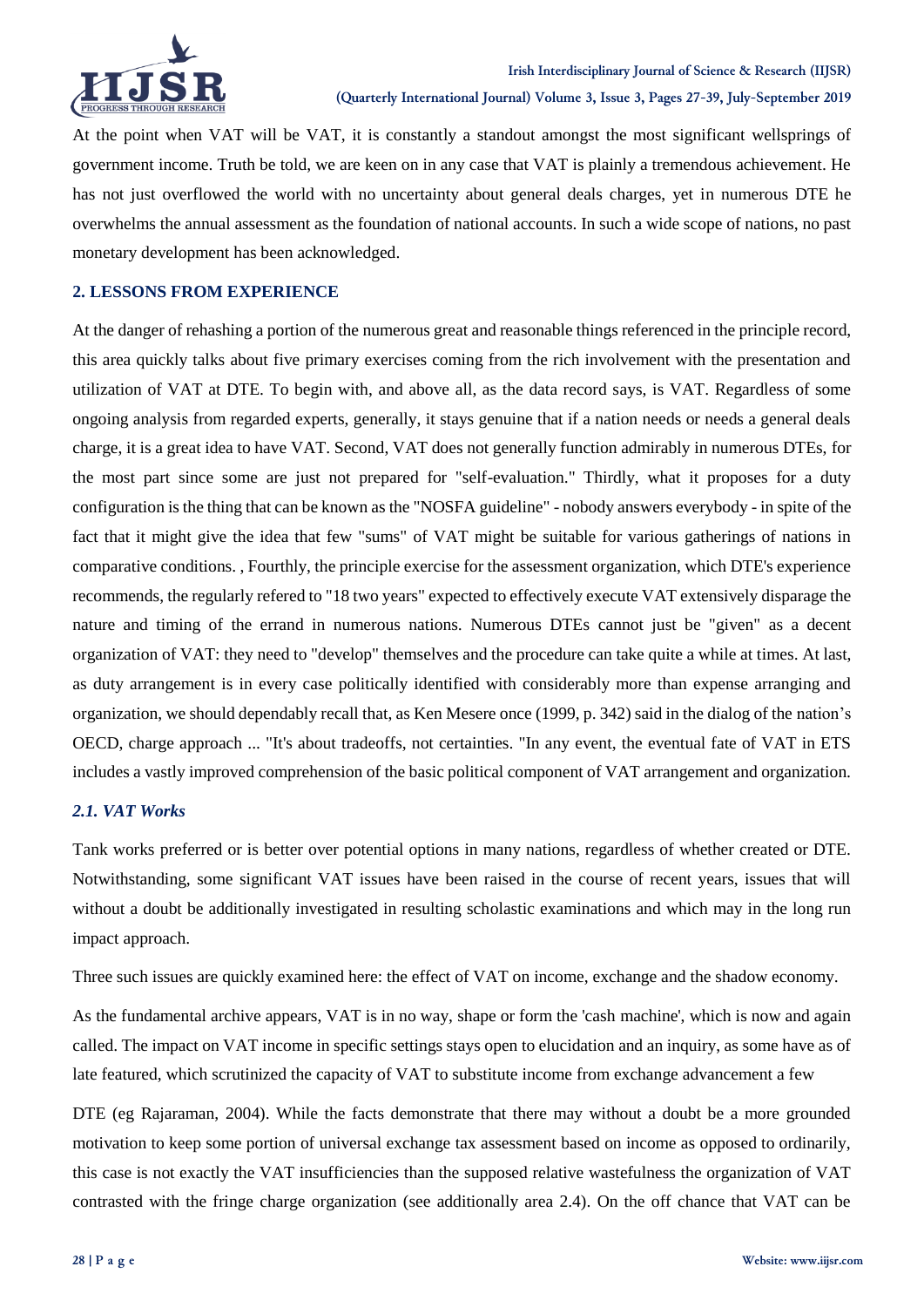

sufficiently directed, the traditional end that it offers the most ideal path for a nation to make up for the loss of income from the advancement of exchange has, yet under less great conditions than initially claimed3. is the most financially alluring and authoritatively powerful approach to gather a specific extent of national pay through a general utilization charge - gave that there is again sufficient ability to regulate VAT. At the point when a nation presents VAT, regardless of whether to supplant another type of offers charge or another assessment, there is no requirement for a combined increment in income (either from utilization charges or overall). When in doubt, be that as it may, the financial expense of income accumulation will diminish, subsequently improving society. Essentially to all charges, despite the fact that the expansion in existing VAT rates won't lead either to a relative increment in income nor to a given, it might even now be the most financially the most sensible approach to expand value DTE if this is the strategy objective.

### *2.2. But It Does Not Always Work Well*

So, in many nations, VAT works superior to anything different types of general deals charge. In any case, this does not really imply that it generally functions admirably. In spite of the fact that there are a wide range of explanations behind this end in various nations, just two will be referenced here. Right off the bat, the political procedure appears to be practically unavoidable to dependably leave a few issues in the structure of VAT and these issues are bound to exacerbate after some time under the ETS than those of the created nations. Furthermore, as the primary archive appropriately underscores, the right method to apply VAT is through "self-evaluation". What may not be adequately stressed, in any case, is to what degree a DTE still has all the earmarks of being ready to deal with its duty frameworks on that premise.

Potential citizens have numerous approaches to maintain a strategic distance from the financial framework in DTE: they (or if nothing else their expense base) can for instance escape abroad; or they can remain, however cover up in the dim economy; or they can give some type of ideal treatment by practicing impact in various approaches to make changes to the law or its elucidation; or, on the off chance that they are in any capacity secured up in the duty framework, they can at long last look for alleviation by postponing unfulfilled obligations through reprieve laws.

To be sure, at times, they can join all these tax avoidance techniques. In some DTE, the record throughout the years has appeared such procedures have acted considering the disheartening picture of repetitive VAT disintegration through staggered concessions just as general managerial shortcomings.

Introductory VAT enactment, typically near the standard worldwide DTE models, after some time will in general become progressively unpredictable and to some degree specially appointed as far as its real execution. The VAT structure is loaded with benefits and special cases that limit the effect of income and make the executives troublesome. Now and again, after the concessions have entered the framework, they were in this way extended subtly, without a fast reaction from the duty organization, ending up essentially a self-appraisal framework without the vital regulatory frameworks and certifications to help such a framework. Thus, concessions feed on themselves, urging citizens to campaign for significantly more concessions similarly as assessment acquittals make an impetus to delay installments pending future reprieve. A little assistance at handling these complexities is being offered headed for citizens' administrations. Additionally, much has not been done to avoid misuse, as the greater part of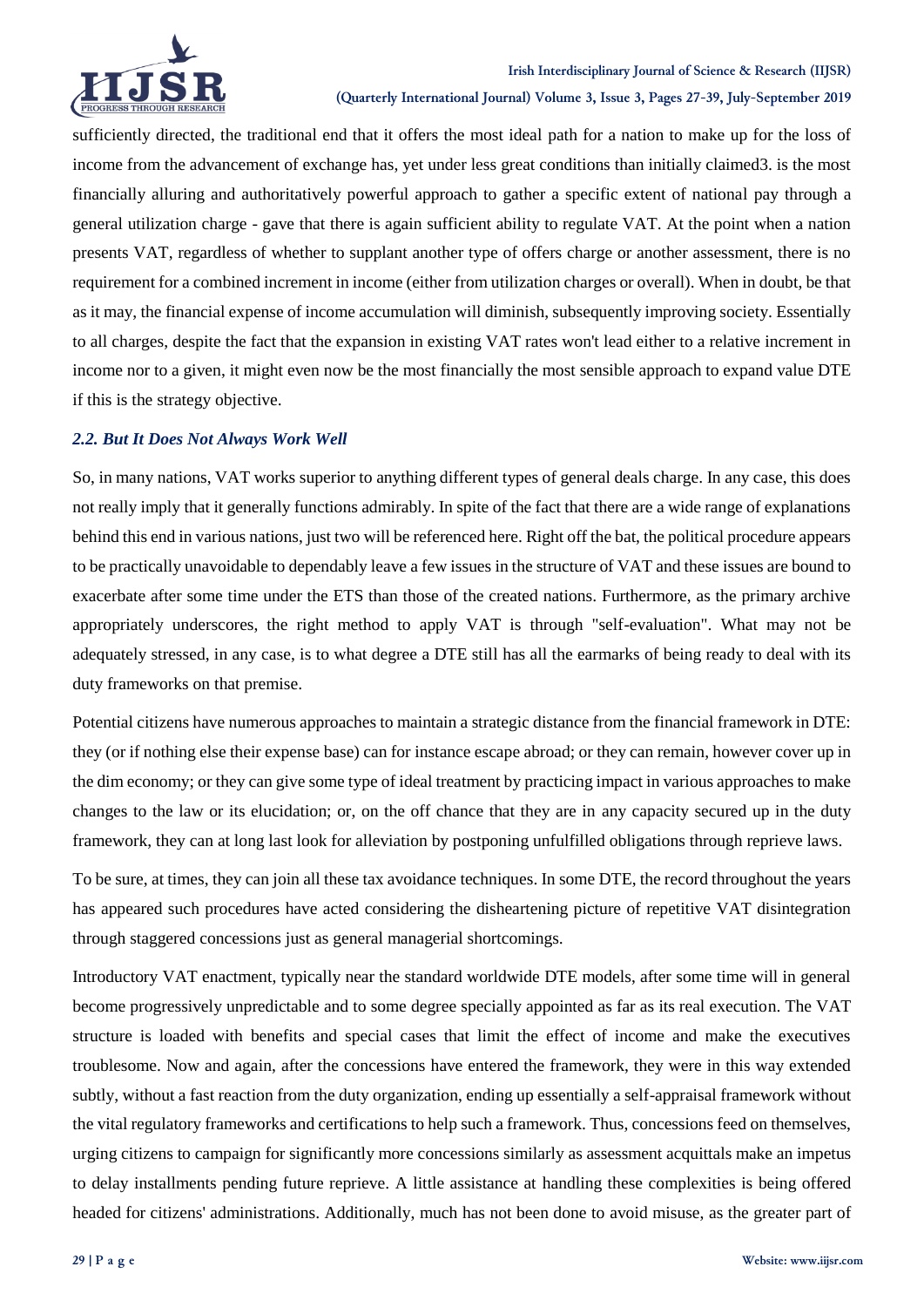

the supposed "Tank reviews" in numerous nations are somewhat more than negligible numerical checks. Far reaching disintegration on the base encourages both covering and when citizens are liable to review, defilement. The individuals who have an impact frequently excuse their assessment commitments. The truth of VAT has in this way neglected to meet the underlying VAT promise in some DTEs.

## *2.3. Tax Design: The NOSFA Principle*

The "NOSFA" rule is just that no one answers everybody. The issues to be tended to in the plan and execution of VAT are, on a basic level, the equivalent in all nations. Nonetheless, on the grounds that the setting where to react has changed significantly crosswise over nations (and even after some time in any nation), yet it very well may be normal that diverse expense models might be "best "For various nations. Tank choices -, for example, single rate or zero rate just for fare or full and prompt discount of passage expense credits - this can be "All around" wanted in some sense may in any case not be reachable or even not basic or attractive with regards to a given nation at a given time.

Any individual who has ever attempted to plan and apply VAT to each DTE is obviously mindful of these substances. Notwithstanding, it appears that so far shockingly little exertion has been made to help those engaged with such errands handle some significant issues. For instance, which basic variables decide the VAT plan that has the most importance for a nation? Different examinations throughout the years have referenced such factors as convergence of industry, proficiency, transparency, "charge ethical quality", size of the open segment and managerial limit - a dubious idea obviously, obviously. Be that as it may, no place can either be discovered a reasonable image of the connection between these highlights and the plan of VAT or any unmistakable reason for surveying the way or the degree to which the decision of explicit structure includes in explicit settings can influence the outcomes.

Two significant, related yet extraordinary research projects appear to need further advancement as to the VAT structure for ETS. To begin with, is there a scientific classification inside which nations can be set? Does this imply albeit one size may not meet all, could eight (or six or twelve) VAT structures spread every conceivable task that would be both achievable and alluring? A few fascinating spearheading works toward this path, yet in very broad terms, was made a few years prior (eg, Shoup, 1990), yet the issue hence gives off an impression of being left aside in the "hustle with VAT" at DTE. It is most likely time to return and take a gander at this issue, as it has been done as of late, for instance with respect to the practically concurrent "hurry to decentralization" in numerous DTEs (for instance, Devarajan and Reinikka, 2003).

### *2.4. Tax Administration: Growing into a Good VAT*

As noted in the principle report, it is commonly prudent for the gatherings to set up a time of 18 to two years to make VAT. This counsel appears to be both sensible and to some degree coordinated with DTE's involvement. Then again, such an encounter likewise proposes, that now and again this period might be excessively long as in the regularly open probability of presenting huge assessment changes may just be too short to even consider allowing such generally quiet and estimated readiness. Nations that acknowledge VAT should in some cases, for fortunate or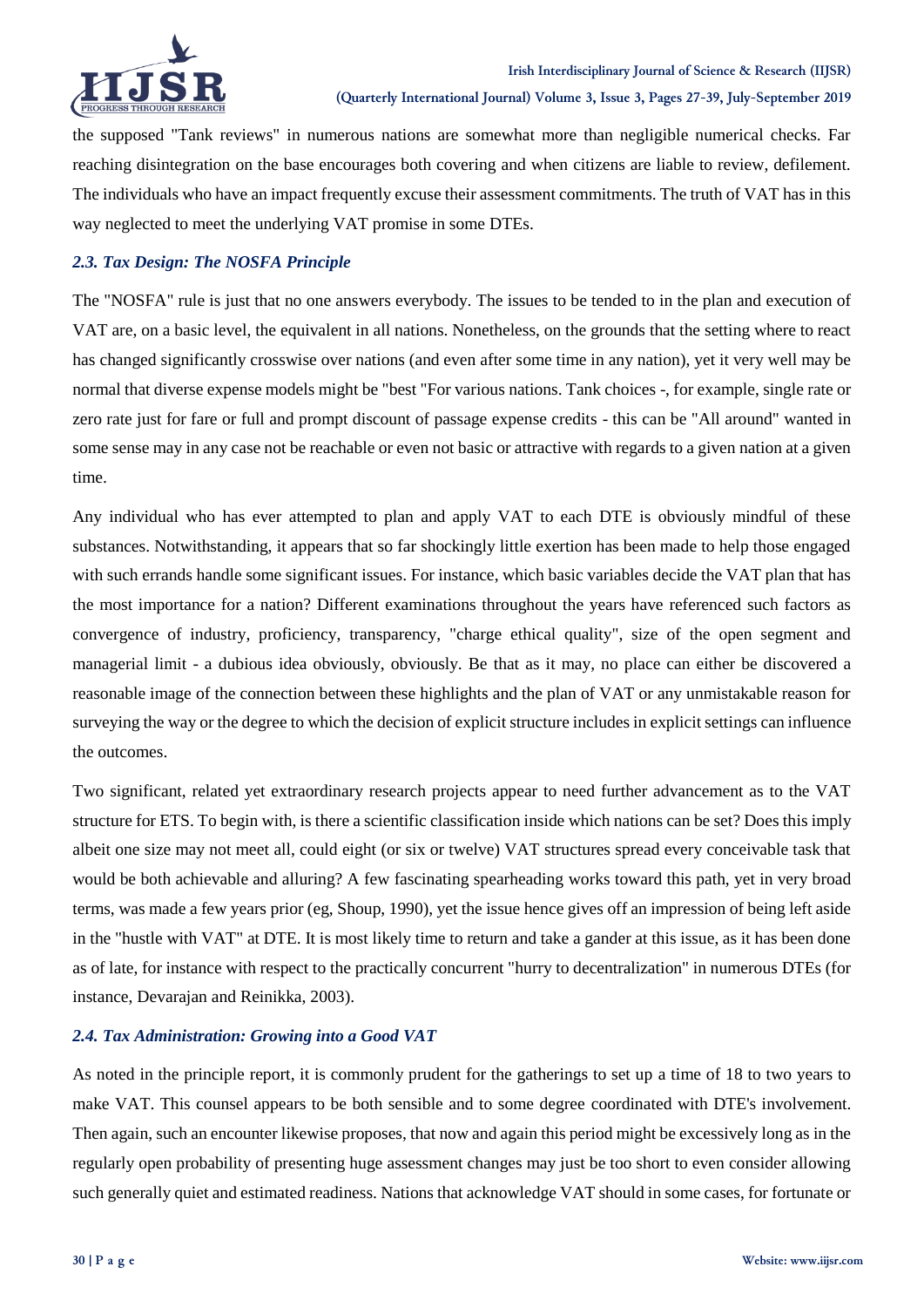

unfortunate, take what may be known as a "huge explosion" approach. Obviously, when this occurs, experience once in a while grows well, which is likely one reason to accentuate so much the need to pursue the "typical" plan referenced previously. All things considered, it is valuable to separate more unmistakably than the extremely basic strides in this procedure and any vital succession that these means need to pursue, not at all like what can be known as a "total" process . On the off chance that it is to be done rapidly or not under any condition, what actually should be done and in what request?

Then again, a great deal of understanding from DTE proposes that two years are not long enough to have a decent (or even satisfactory) VAT framework and function admirably. Ten years - or if nothing else five - might be nearer to the real world. In addition, the advancement in this assignment is all around improbable to pursue a smooth or smooth way. Political advancement frequently pursues a strategic way, with an underlying jump forward during creation, when dimensions of consideration and retirement desires are high, a resulting time of dissatisfaction and possibly relapse, and after that, at long last, if everything goes well , a time of progressive defeating the "typical" bureaucratic model. This might be especially recognizable in the numerous DTPs where new VAT is intended to fill in as a pilot or impetus for income organization change all the more for the most part, not least on the grounds that the achievement or non-use of VAT is, obviously, personally connected to the capacity and want of to make the vital conditions for an effective self-appraisal - an inquiry that in itself requires significantly more cautious thought than it appears.

### *2.5. Tax Policy is an Art, Not a Science*

At last, maybe the most fundamental exercise that can be drawn from the involvement with the presentation of VAT in ETS, is essentially that doing this is basically a matter of workmanship, not science. The primary motivation behind gatherings, for example, this is to give a discussion to trade of thoughts and experience to give some assistance to those in charge of existing VAT at DTE to adjust to changing conditions just as to those in charge of taking of a choice to acknowledge VAT (and what sort of VAT) in any case. In any case, even the most cautious thought of the experience of different nations is less helpful without close learning of how the economy really works. On the off chance that, for instance, the degree and conduct of the casual area depend, as ongoing artistic sources appear (Gerxhani, 2004, as it were, on the association between formal foundations, for example, charge organization and winning standards and traditions in a given nation, Best Design and Implementation of VAT in numerous DTE will without a doubt be very unique in relation to what has been proposed by past involvement in the EU and other created nations.

All things considered, what VAT looks like and how it is executed in every nation unavoidably reflects political components and counts like numerous or a greater amount of financial and regulatory contemplations. Guideline speaking, obviously, the basic political element of the political procedure should just be acknowledged as given by those straightforwardly associated with expense arranging and execution. By and by, it is clearly attractive to be completely mindful of how which these variables can influence and thus be influenced by such focal components of the structure and use of VAT as special cases (see Section 3.2 beneath). So as to caution that a segment is politically "unapproachable", for instance, arrangement producers can be allowed the chance to manage the issue such that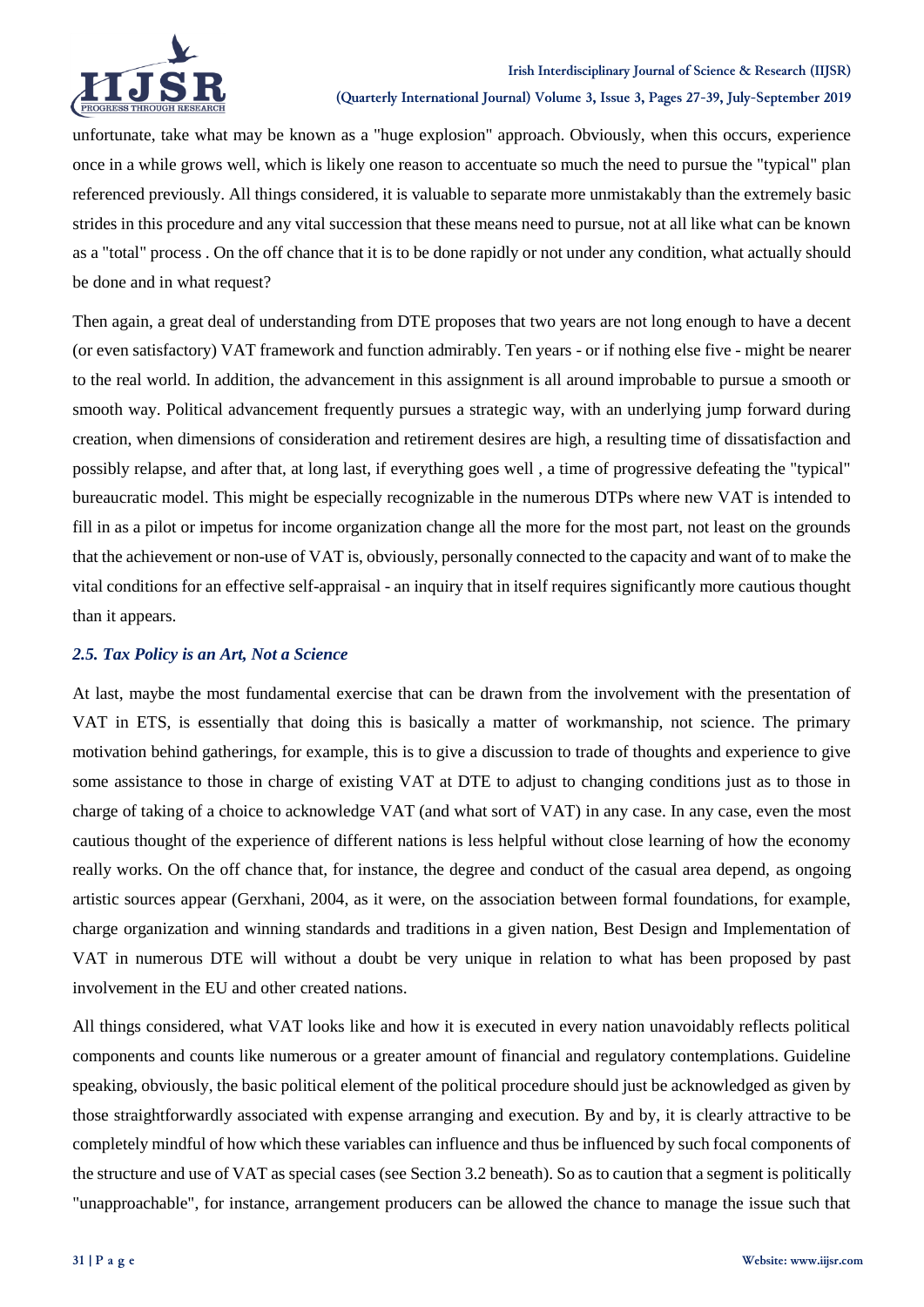

makes less harm the assessment in general than it could be occurred. Curiously, be that as it may, in spite of the spread of genuine precedents accessible for study, minimal astute investigations of political economy on the utilization of VAT are as yet made in DTE. As these examinations develop, they are probably going to frequently offer more inquiries requiring considerably increasingly logical (observational and hypothetical) considers that over the long haul can give more helpful exhortation than can be offered to those managing vulnerability in the advancement and execution of DTE approaches.

## **3. DIFFERENT INQUIRIES & TECHNIQUES**

Numerous inquiries regarding VAT have just been brought up in DTE, and some potential headings for looking for answers have been recommended to be primer. In this piece of the report, five are chosen for somewhat more exchange. Area 3.1 raises a trite yet shockingly significant inquiry: regardless of whether VAT frameworks produce the data required for both solid investigation and great administration? Segment 3.2 comes back to the issue of the special cases referenced in area 2.2 above, putting it in the more broad setting of VAT value in the conditions of numerous DTEs. Area 3.3 spotlights on certain parts of shockingly disputable VAT and independent company issues and Section 3.4 proceeds to state in the shadow economy and asks how powerful VAT can be in DTE, these exercises speak to a basic division of the economy. At long last, Section 3.5 brings up the issue of how, if VAT as of now faces such a significant number of issues as talked about here in numerous DTEs, it might most likely adapt to changes, for example, those identified with the rising development of internet business around the world.

### *3.1. Missing data*

In many DTEs, an increasingly efficient way to deal with gathering and dissecting information would extraordinarily encourage critical upgrades in VAT arrangement and organization. Indeed, even in the generally couple of nations where accessible VAT subtleties are accessible, two qualities are taken note. Right off the bat, impressive exertion is commonly expected to execute this information for any helpful reason, regardless of whether to break down and improve the impacts of the VAT structure or to screen and improve the organization of VAT. Second, most DTEs have neither the assets nor the obvious want to try. This circumstance is interested. For instance, it is clearly significant for a decent expense organization to intently screen patterns and changes in citizens' conduct, for instance to adequately designate regulatory assets and create suitable review procedures. Each great income organization absolutely needs probably some ability to gather information and investigation. In any case, there are once in a while units gave to such goals, however even the individuals who are most worried about improving the organization of VAT seem, by all accounts, to be infrequently underlining the need to improve the issues in such manner, maybe on the grounds that they give more prominent need of other progressively earnest needs or maybe less justifiable due to practically certain mixed up conviction that the alleged "best regulatory practices" watched somewhere else can and ought to just be duplicated.

Great information is likewise expected to plan a decent income approach: for instance, the quantitative gauge of missed salary because of different special cases and rejections, is fundamental to decide the income and the distributional impacts of the distinctive arrangement alternatives. Once more, nonetheless, there is not really any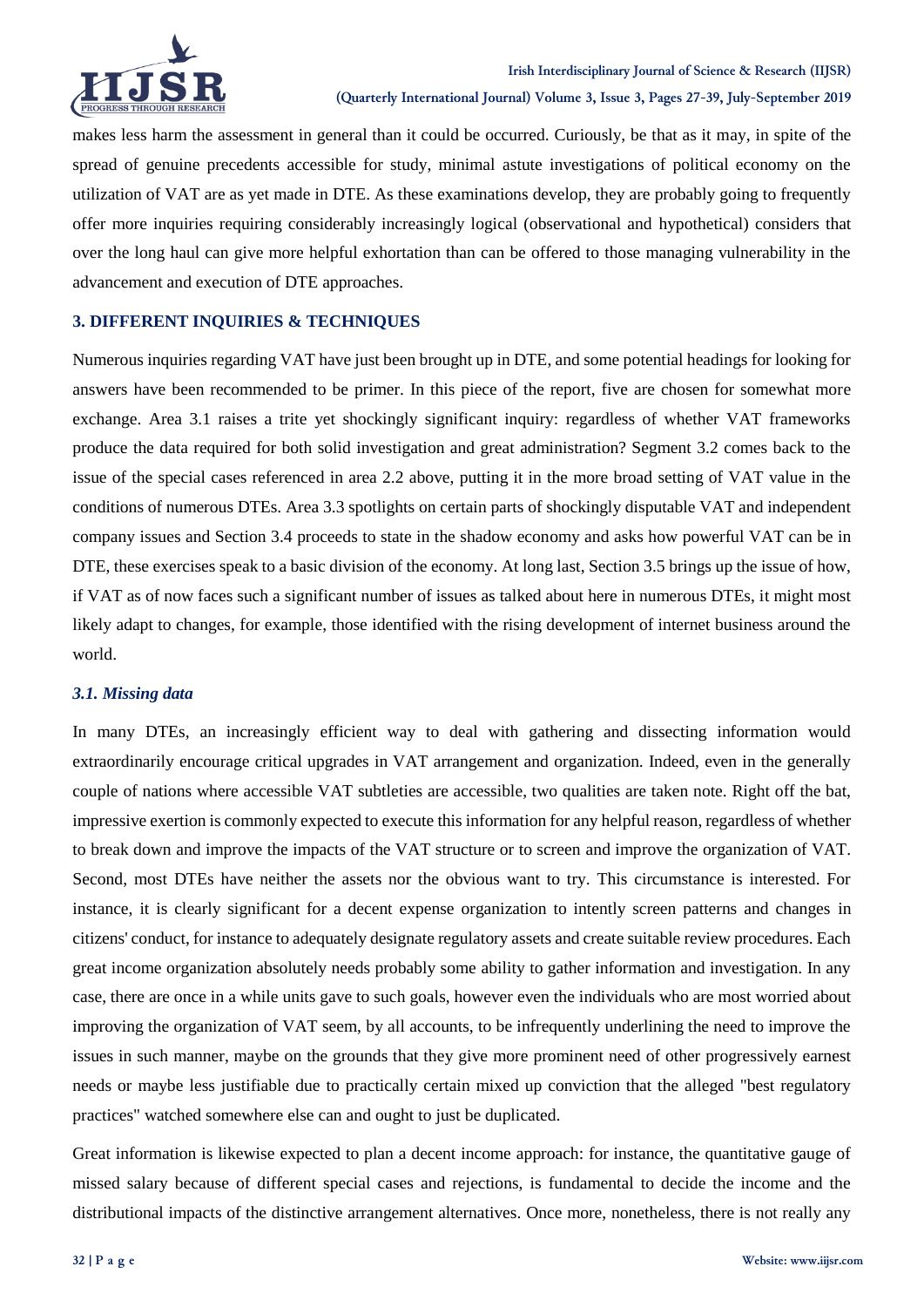

#### **(Quarterly International Journal) Volume 3, Issue 3, Pages 27-39, July-September 2019**

solid data accessible to DTE in such manner, in spite of the fact that a standard announcing framework for such "charge cost" is expected to guarantee that income lost through expense arrangement measures to accomplish circulation or conveyance objectives, are the subject of in any event occasional checking of some type of observing. Without such evaluations, when an intrigue gathering has gotten an assessment concession, it can perpetually appreciate the outcomes without appearing open that the advantages they get legitimize the expenses acquired. Better information (for instance on a sectoral or product premise) is likewise frequently expected to observationally address issues, for example, value substitutability and additionality and VAT. When in doubt, the issue is less that such information basically cannot be gotten, but instead that nobody is as of now keen on doing as such. The blend of the "open great" part of the information and the conceivable unfavorable impact that better information could have on the interests of certain gatherings is by all accounts adequate in many nations to guarantee that a mind-boggling sum is still to be made assessment strategy. in light of confidence instead of on proof.

### *3.2. Issues of value*

Correspondence, obviously, dependably and wherever is a focal issue in tax collection. Truth be told, from one point of view, the essential expense base would first be able to be viewed as an endeavor to guarantee decency. All things considered; governments needn't bother with assessments to verify cash since they print the cash in any case. The job of the assessment framework is rather to take cash from the private part in the most financially savvy, reasonable and authoritatively most costly way that is available.

Subsequently, reasonableness, proficiency and adminis-trability is one of the three principle destinations in the advancement of any expense framework. Obviously, exactly what is viewed as reasonable (or just) by everybody

someone in particular might be not the same as the impression of others, and at last just through the political establishments in which the gatherings consolidate (on the off chance that they do) conflicting perspectives and interests, it is conceivable to characterize and apply one's perspective on what comprises a reasonable duty framework - in spite of the fact that, obviously, the consequences of this procedure may contrast essentially from what others may ponder.

All in all, the issues of equity can be seen at two unique dimensions. In the first place, the subtleties of how extraordinary expenses force loads on citizens who are in the equivalent and distinctive monetary conditions can be considered. Second, rather, it can concentrate on the general effect of tax assessment on salary and the dimension of prosperity of the various individuals. The political outcomes of these two distinct methods for moving toward reasonableness to tax assessment can be very unique as financial experts will in general embrace the second methodology, while a prominent exchange of tax collection rather is the primary methodology. Concentrating on the ramifications for the decency of the subtleties of explicit assessments leads, for instance, to recommendations to change the rates and structures of certain duties, for example, VAT. Albeit such proposition can improve flat and vertical equity inside the confined gathering subject to the full lawful weight of the expense, similar changes may here and there in certainty fuel imbalance all the more broadly. From the perspective of social and monetary imbalance, the general effect of the spending framework on the circulation of riches and salary, and not on the subtleties of explicit financial instruments, for example, VAT, at last tallies. Nonetheless, such contemplations are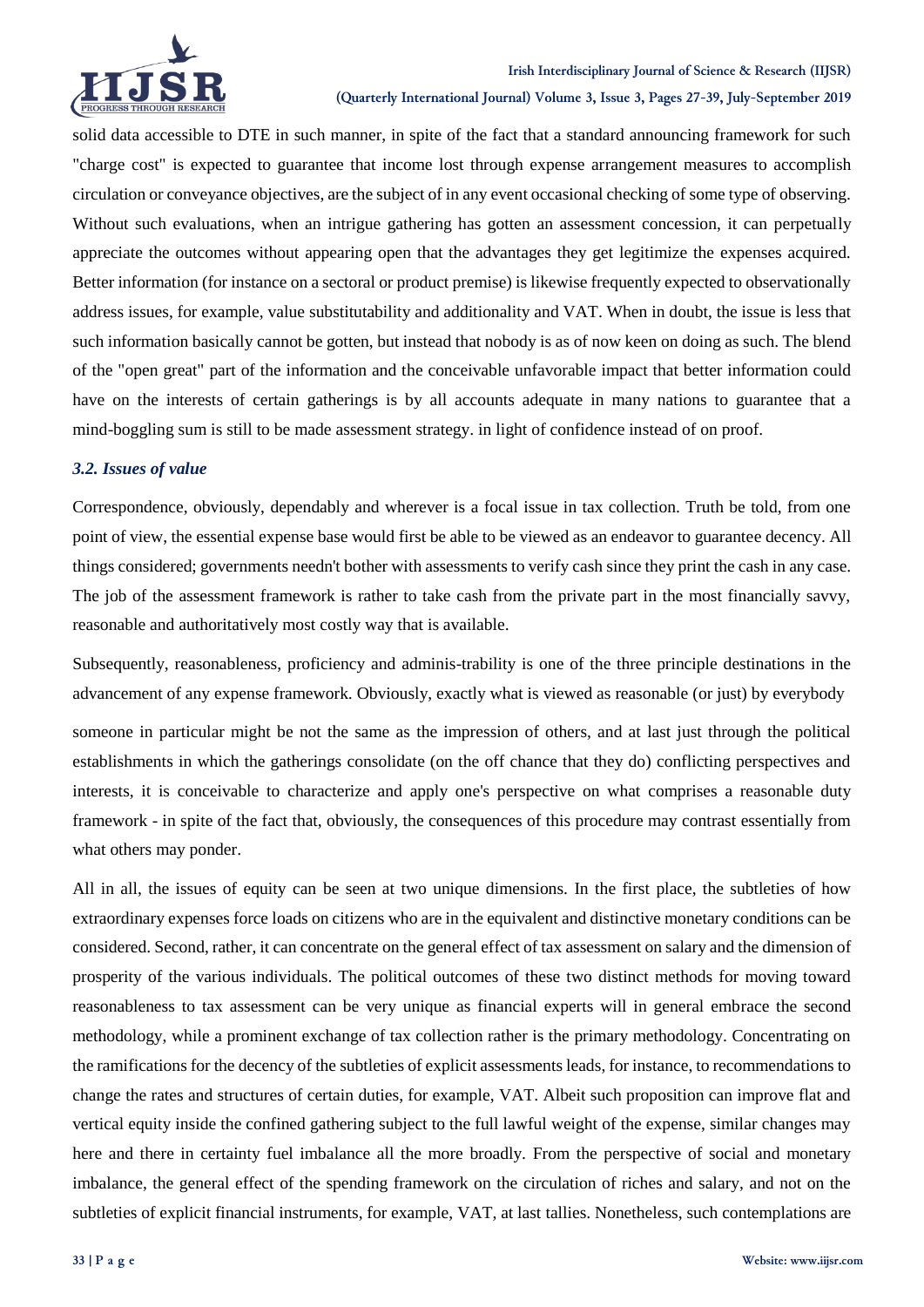

seldom tended to in all respects cautiously with regards to expense arranging, a procedure that is quite often completed on a duty premise.

In numerous nations, for instance, utilization expenses are considered profoundly backward. Some may take note of that utilization assessments are less backward as far as life than per annum, yet given the generally short future in numerous DTEs and the jobs that numerous individuals in these nations live on day by day, such enhancements are probably going to hold up under a little weight. It is in this way not astounding to locate that numerous DTE accommodate decreased VAT rates or exceptions for some "center" items, for example, certain nourishments, traveler transport, restorative administrations and cooking fuel. In certain nations, there are huge contrasts in examples of utilization among salary gatherings. All the more by and large, the general reaction to these strategies is that any level of progressivity could be progressively successful and all the more effectively accomplished genuinely through little changes in personal duty or through acclimations to the exchange installments, in nations where the poor more often than not don't experience the ill effects of exchange installments, this perception is to a great extent unimportant.

### *3.3. Small Problems*

In most, if not all, DTE, a strikingly modest number of VAT registrants, once in a while not exactly a couple of dozen, represent 80%, 90% or significantly more than VAT. Clearly, it is critical to keep up a nearby perspective on these monetary "whales," as guaranteed by the ongoing writing on expense organization (eg, Baer, 2002). What has demonstrated to be all the more agonizing over VAT on the planet is the way best to handle the "little" framework - little citizens. In this regard at any rate three distinct issues can be recognized. The first talked about in the primary record is the subject of where to set the limit. The second is the thing that should be done to disentangle VAT methods for little registrants, with various nations accepting reactions going from giving some type of rearranged answering to being liable to an assessment other than VAT. Furthermore, the third inquiry is the means by which to guarantee that those treated as "little" in VAT are tiny.

To the extent the first of these focuses is worried, as the principle report calls attention to, the vast majority of the DTEs keep on setting such low VAT enrollment edges, in this manner troubling the as of now overburdened organizations with quite a bit of a futile activity. Albeit more research is clearly required on this issue, a few avocations might be recommended. Initially, as the great duty organization depends on data - and no assessment is more valid than VAT - it is commonly favorable to incorporate the biggest conceivable offer of monetary action in the expense base to guarantee that it is secured the essential data. Be that as it may, this clarification would be all the more persuading if there is more proof that DTE puts such data in great use (see Section 3.1 above) and the nations themselves that have distinguished a too much low worth. the edges don't give such huge numbers of that are therefore gotten in the VAT connect with clearing courses through different streamlined frameworks or, now and again, basically disregard.

Another, less healthy support might be the consequence of expanded interest for an enormous number of low-talented laborers and perhaps expanded defilement openings. Less skeptical, another legitimization may just be that the profound doubt of citizens, dominatingly - regularly a decent aim, obviously - in numerous DTE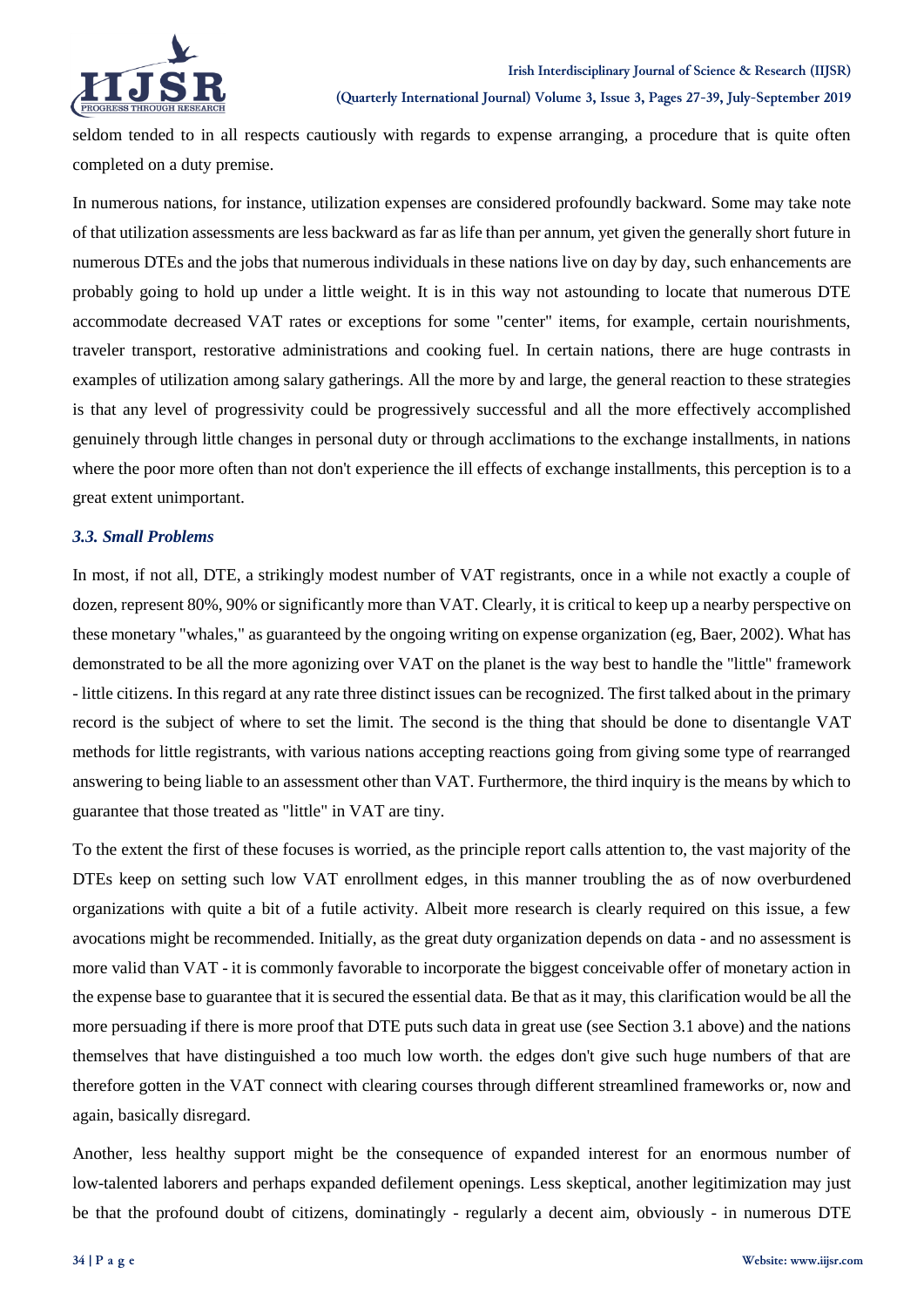

organizations may cause them to drench as profound as conceivable in the pool of potential citizens to attempt to get some "concealed whales" - in spite of the fact that if this is a justification, the outcomes appear to be probably not going to be sure and maybe, by over-burdening the organization, they will be negative. As the archive says, at last, it just does not appear to bode well for most DTE to attempt to apply VAT as generally as they attempt to make their laws, and it remains a riddle why such a significant number of individuals have pursued this way.

### *3.4. Quest for Shadows*

An ongoing exchange of tax collection at DTE centers around the purported "shadow" (underground, casual) economy. Late examinations have appeared, in any event in a portion of these nations, the casual segment is ending up more and less significant, yet in addition that people and organizations at all dimensions of pay (and size) are included to a shifting degree in the casual part (de Ferranti, 2004). Numerous DTE organizations work both in the formal and non-formal areas. Obviously, despite the fact that organizations working in the casual economy can abstain from paying the VAT on their business, they can likewise not recuperate a VAT credit paid on crude materials. Consequently, it is frequently assumed that single direction to force a fitting taxation rate on those in the casual segment is correctly VAT. Then again, as noted prior (area 2.1), others contend that the expansion in the tax collection of the official part might be augmented, not to lessen the measure of covered up monetary movement, as some present market exercises may vanish in the shadow segment.

Because of such issues, various DTEs have been engaged with different exercises went for bringing the shadows once more into the financial light. At one dimension, charge officers can just stroll down the road, move around the expense arrange, go into rooms, and seize records, etc. An increasingly perplexing methodology is to pursue the review trail, beginning with those in the assessment system and working outside with the suspicion that it is nearly it is unimaginable even in the most undeveloped DTA always to be unable to follow a contact with somebody definitely known to the assessment specialists. On the other hand, chipping away at the reason that even expense dodgers need to eat and drink and maybe even drive a Mercedes, the experts can, as referenced above, attempt to abuse the duty capability of the shadow world through roundabout, instead of direct, strategies, for example, the presentation of assumed charges, charges demanded on bases characterized by an authority as opposed to by the citizen. The across the board utilization of assumptions of an alternate kind even on account of VAT, as on account of the streamlined bookkeeping frameworks and retaining expense referenced in segment 3.3, is in reality an official acknowledgment of the failure or hesitance of the organization in numerous DTE to depend on self-of the citizen's potential populace.

Obviously, the pith of expense organization movement is that "clients" are not willing and frequently attempt to stop the framework. The individuals who do as such can incorporate genuine private ventures as well as gainful enormous or medium-sized organizations that look little, just as organizations that lose cash yet keep on working by not making good on regulatory expenses, for example, VAT on to which they are in certainty holding operators. Expense organizations at DTE are commonly constrained as far as assets and aptitudes.

Frequently they need to pursue bigger organizations as of now in the assessment arrange where the potential payout of duty incomes might be higher, or rather to seek after the less productive littler citizens who are up to out of this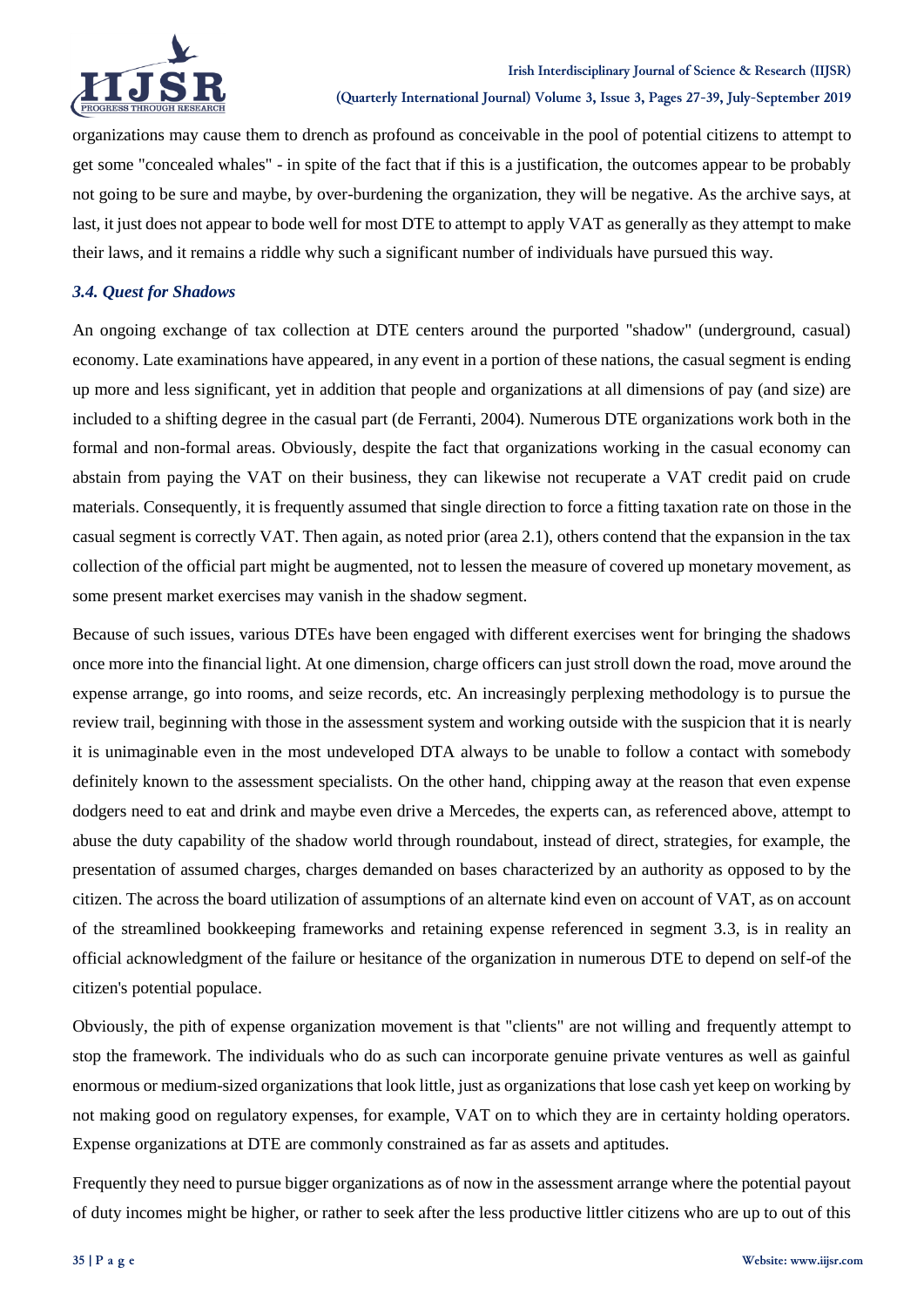

system. Many have picked, maybe objectively, to give brief period to the youthful yet rather to attempt to manage both them and somewhat with the entire subject of the shadow economy by receiving some type of explicit assessment routine rather than VAT (and frequently others and expenses).

### *3.5. Change with Time*

The most recent general perception is that, likewise with all charges in all nations, VAT on any DTE, anyway very much structured and all around oversaw, will always continue as before. Times are changing, as are charges. Keeping up tax collection requires the capacity to peruse twists - to distinguish significant developing duty issues, to expound in detail how best to be dealt with, and to give time and vitality to change assessment plan and organization so as to manage evolving conditions. As from various perspectives, life is increasingly hard for citizens in DTE essentially on the grounds that nearly by definition such nations are not just bound to change, particularly on the off chance that they figure out how to create and create but all things considered, they are more powerless than most created nations to winds originating from abroad and obviously have less ability to adapt to such issues.

To take only one precedent, consider the "advanced insurgency" and its suggestions for VAT around the globe. Hardly any subjects have started more discourses among the individuals who have been managing duty issues lately than online business. Governments, worldwide associations, and specialists have heaped up on this issue. The OECD Common Line, which expresses that tax assessment must be nonpartisan and reasonable between all types of exchange, regardless of whether electronic or something else, while limiting both consistence and regulatory expenses and tax avoidance and shirking sensible and persuading. However, what, on the off chance that anything, infers web-based business VAT on DTE? Some state, for instance, that the genuine achievement in tax assessment

Web based business must be accomplished acceptably through upgraded collaboration among governments and maybe even through the reception of unequivocal crossing over game plans. It is difficult to perceive how such nirvana can be accomplished among created nations, also how and when such plans can be reached out to DTE.

Luckily, at any rate for the close and likely the normal future, this issue appears to be probably not going to be basic to generally DTEs. All in all, no particular issue emerges as to VAT in connection to business-to-business (B2B) administrations, which keep on representing the greater part of all web based business exchanges, as basically the most troublesome cross-fringe issues are essentially prepared by saddling purchasers in a roundabout way (as they don't get section credit to counterbalance the active duty). To function admirably, be that as it may, this framework, just as all VAT organizations, at last relies upon the proficiency of the duty review, which is the weakest spot in the DTE charge organization, so most DTE will confront a few issues practically speaking with regards to saddling even B2B web-based business. Also, DTE, similar to all nations, will confront extra issues with the closeout of digitized administrations to unregistered citizens - B2C (business-to-buyer) exchanges. Created nations think that it's difficult to drive remote venders of such items to enroll or purchasers to report their buys. The achievement rate for DTE, which is attempting to pursue this way, will more likely than not be even lower. When this last issue winds up critical for most DTE, maybe a superior method to manage it is found. Throughout the following couple of years, maybe the most significant counsel that ought to be given to ETS on VAT and online business just as on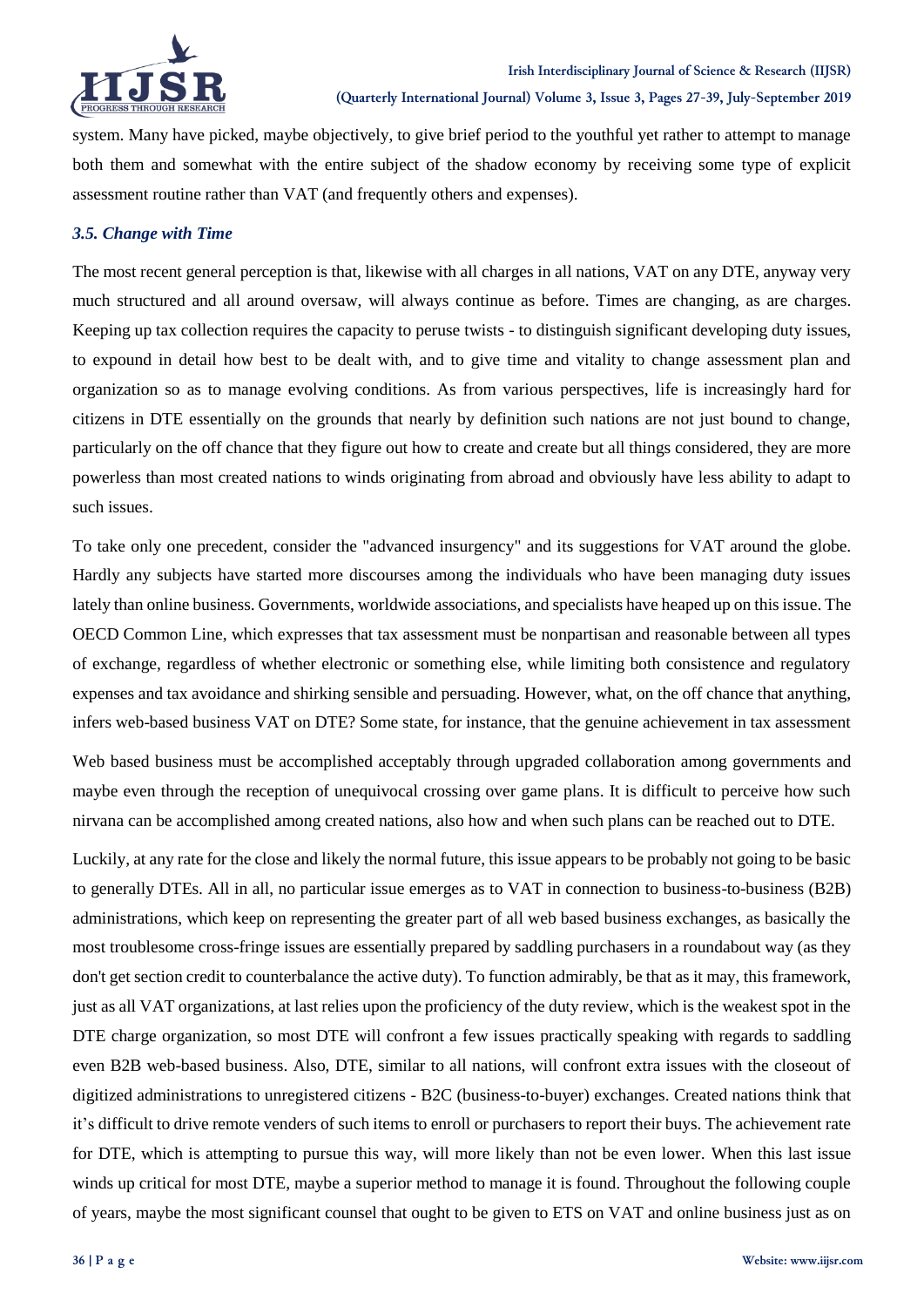

#### **Irish Interdisciplinary Journal of Science & Research (IIJSR)**

**(Quarterly International Journal) Volume 3, Issue 3, Pages 27-39, July-September 2019**

other "outskirt" issues, for example, the treatment of the monetary segment and the open area is basically not to stress . much for such an elusive yet rather to concentrate on the troublesome undertaking of getting the correct VAT first and afterward overseeing it viably. The primary issue in numerous DTEs isn't the means by which to manage the "new" questions, yet rather how a duty can be made, for example, VAT, which basically relies upon self-evaluation, to work satisfactorily in nations that by and large have not fulfilled the important requirements for a self-appraisal system.The answer, as recommended prior, might be to invest more energy and exertion to figure out what sort of not exactly consummate VAT will work best in these nations and afterward grow more in detail at the better way they can move in time from such unsuitable (however essential) beginning positions to great VAT. Smart responses along these lines can in all probability just be tackled with regards to cautious nation by-nation studies. You may need to invest more energy and exertion by attempting to figure out what sort of not exactly consummate VAT will work best, in these nations, and afterward expounds in more prominent detail the most ideal way they can move in time from such unacceptable (however important) beginning positions to great VAT. Good answers along these lines can in all probability just be fathomed with regards to cautious nation by-nation reviews. You may need to invest more energy and exertion by attempting to figure out what sort of not exactly consummate VAT will work best, in these nations, and afterward explains in more noteworthy detail the most ideal way they can move in time from such inadmissible (however fundamental) beginning positions to great VAT. Clever responses along these lines can in all probability just be settled with regards to cautious nation explicit research trying to figure out what sort of not exactly consummate VAT will work best in these nations and afterward work out in more prominent detail the most ideal way they can move in time from such unacceptable (however fundamental) beginning positions to great VAT. Clever responses along these lines can probably just be unraveled with regards to cautious nation explicit research trying to figure out what sort of not exactly consummate VAT will work best in these nations and after that work out in more noteworthy detail the most ideal way they can move in time from such unacceptable (however fundamental) beginning positions to great VAT. Clever responses thusly can in all likelihood just be unraveled with regards to cautious nation explicit research.

### **4. CONCLUSION**

In rundown, VAT, obviously, isn't the "appropriate response" to DTE's financial issues. Regardless of the numerous issues and issues raised above, in any case, some type of VAT is more likely than not a basic fixing in such an answer. Indeed, even the most ideal VAT won't tackle all DTE issues: the VAT they have may not function admirably; sometimes it tends to be better intended to fit the setting of the nation; much of the time, it could positively be better overseen, even with regards to ominous political and limit factors. In any case, while the general utilization assessment is significant as a key piece of a nation's monetary framework, similar to the case with most LDCs, VAT remains the best accessible financial instrument we have according to the reference record, 136 nations currently have some VAT. The data from IBFD (Annacondia and van der Corput, 2003) demonstrates that there are in any event 63 non-VAT nations, 41 of which presently have some other type of general utilization duty and 23 of which appear to have been fruitful so far to maintain a strategic distance from the issue. At the point when the following Global VAT Conference happens, it is sure that considerably more nations will have VAT. It stays to be seen to what degree the different issues raised above will be dissipated or all the more satisfactorily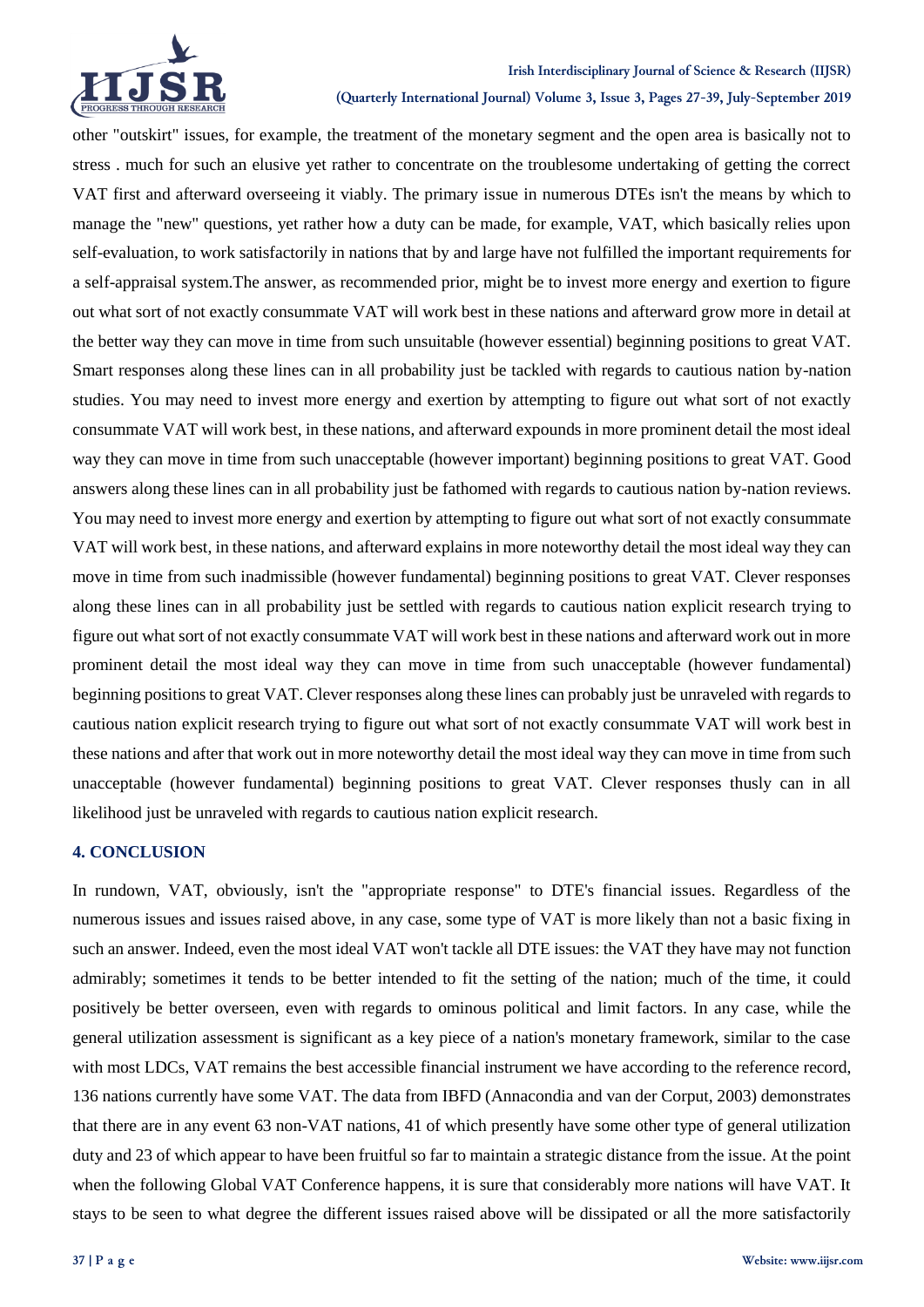

tended to up until this point, so it is protected to anticipate that an ever-increasing number of nations will have VAT. It stays to be seen to what degree the different issues raised above will be dispersed or all the more satisfactorily tended to up until this point, so it is protected to foresee that an ever-increasing number of nations will have VAT. It stays to be seen to what degree the different issues raised above will be dissipated or all the more enough routed to date.

### **REFERENCES**

Ahmad, Ehtisham and Nicholas Stern (1987) "Alternative Sources of Government Revenue: Illustrations from India, 1979-80," in David Newbery and Nicholas Stern, eds, The Theory of Taxation for Developing Countries (New York: Published for the World Bank by Oxford University Press).

Annacondia, Fabiola and Walter van der Corput (2003) "Overview of General Turnover Taxes and Tax Rates," VAT Monitor, March/April, pp. 2-12.

Auriol, Emmanuelle and Michael Warlters (2004) "Taxation Base in Developing Countries," ARQADE, Toulouse, July.

Baer, Katherine, Olivier P. Benon and Juan A. Toro Rivera (2002) Improving Large Taxpayers' Compliance: A Review of Country Experience. Occasional Paper 215. (Washington: International Monetary Fund).

Bird, Richard M. and Sally Wallace (2004) "Is It Really So Hard to Tax the Hard-to-Tax? The Context and Role of Presumptive Taxes," in James Alm, Jorge Martinez-Vazquez and Sally Wallace, eds. Taxing the Hard-to-Tax: Lessons from Theory and Practice (Amsterdam: Elsevier).

Chelliah, Raja J. et al. (2001) Primer on Value Added Tax (New Delhi: Har-Anand Publications Pvt. Ltd.)

Cnossen, Sijbren (2004) "VAT in South Africa: What Kind of Rate Structure?" VAT Monitor, January/February, 19-24.

De Ferranti, David et al. (2004) Inequality in Latin America: Breaking with History? World Bank Latin American and Caribbean Studies (Washington: The World Bank).

Desai, Mihir A. and James R. Hines, Jr. (2002) "Value-Added Taxes and International Trade: The Evidence," University of Michigan, November.

Devarajan, Shantayanan and Ritva Reinikka (2003) "Making Services Work for Poor People,"

Finance and Development, September, 48-51.

Ebrill, Liam, et al. (2001) The Modern VAT (Washington: International Monetary Fund).

Empowered Committee of State Finance Ministers (2005) A White Paper on State-Level Value Added Tax. New Delhi, January.

Emran, M. Shahe and Joseph E. Stiglitz (2002) "On Selective Indirect Tax Reform in Developing Countries," Stanford University, June.